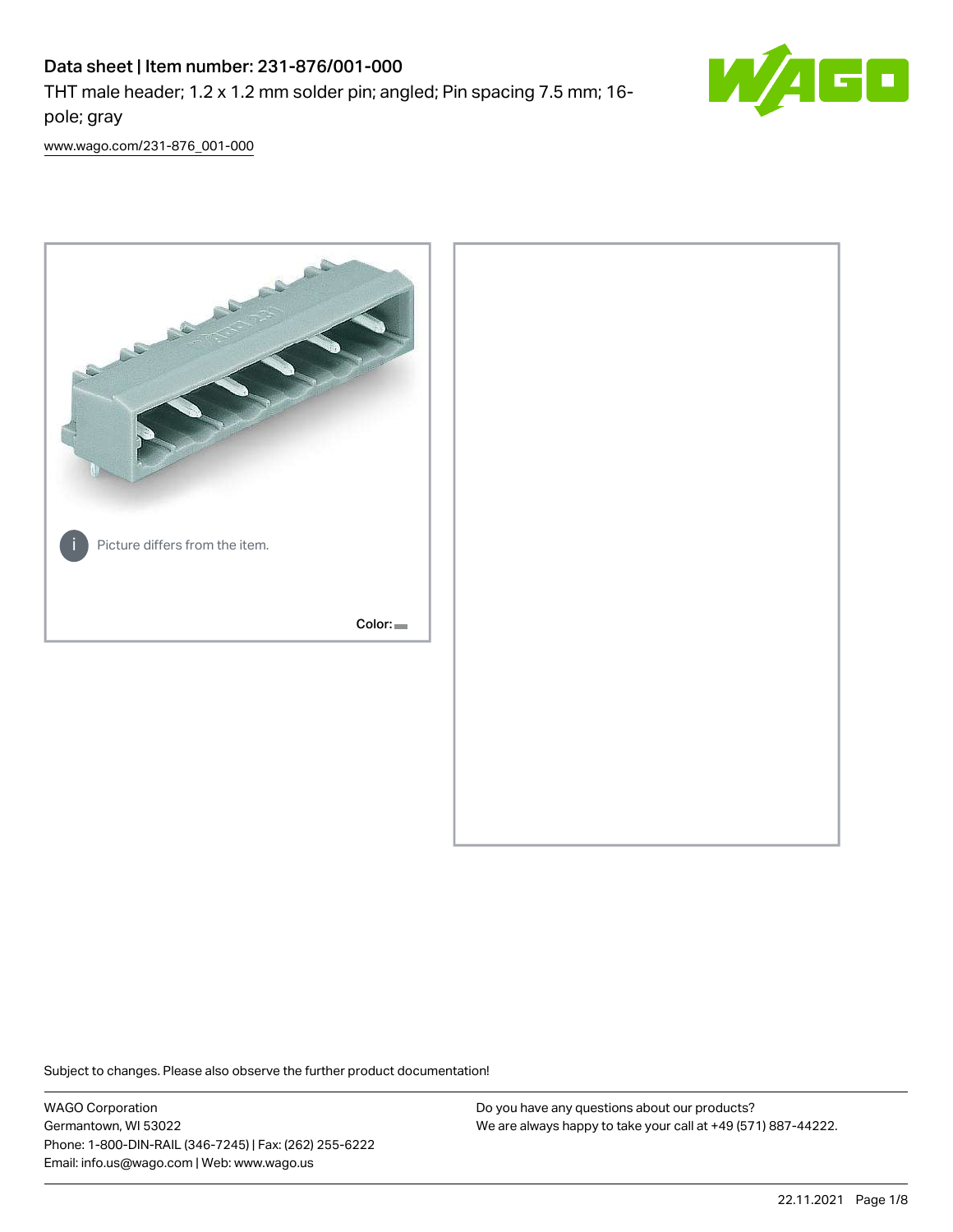

```
Dimensions in mm
```

```
L = (pole no. -1) x pin spacing +8.2 mm
```
 $L_1 = L + 5$  mm

```
L_2 = L_1 + 7.4 mm
```
#### Item description

- Horizontal or vertical PCB mounting via straight or angled solder pins
- $\blacksquare$ 1.2 x 1.2 mm solder pins allow nominal current up to 16 A, enhancing stability of shorter headers
- **With coding fingers**

Subject to changes. Please also observe the further product documentation! Data

WAGO Corporation Germantown, WI 53022 Phone: 1-800-DIN-RAIL (346-7245) | Fax: (262) 255-6222 Email: info.us@wago.com | Web: www.wago.us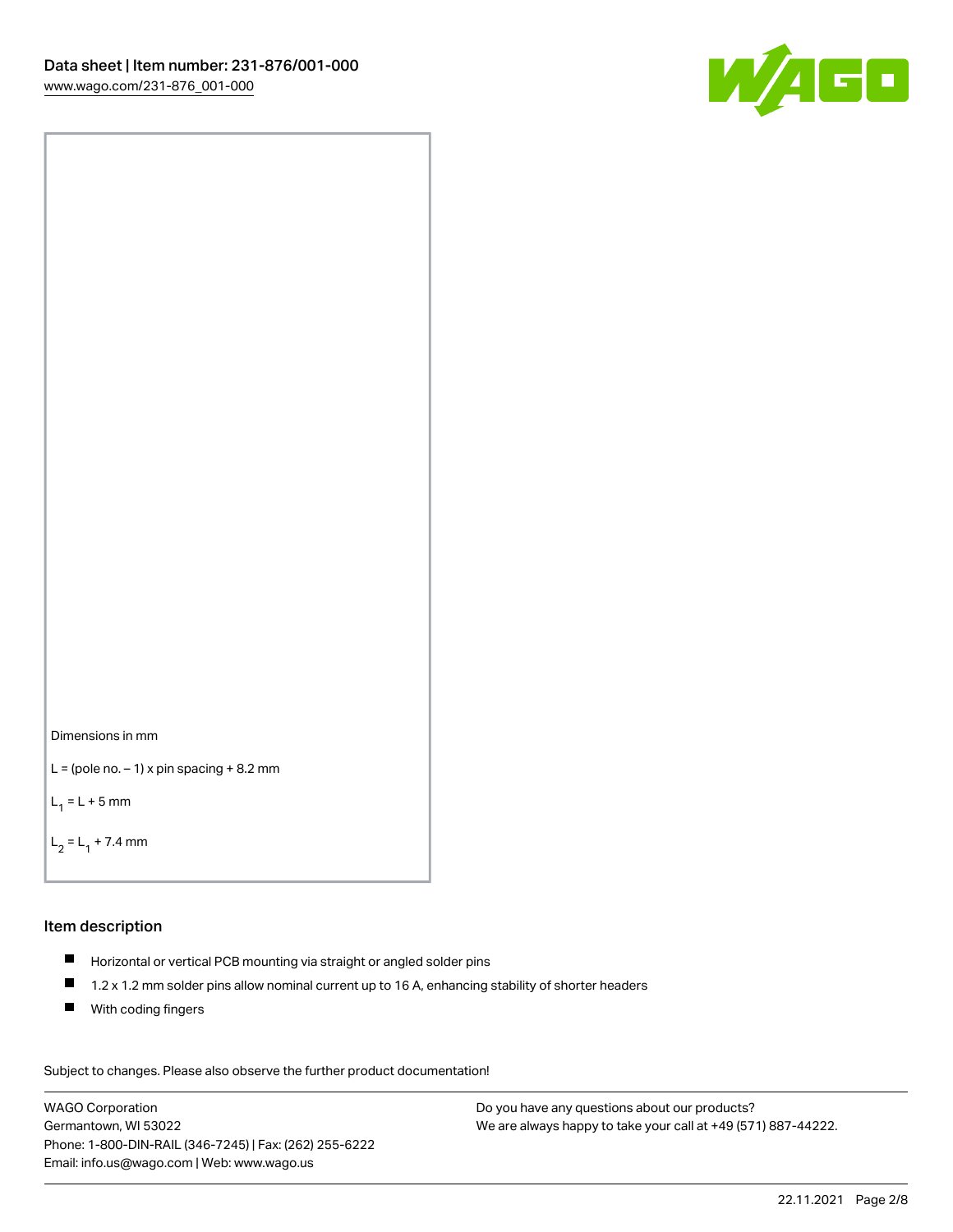

### Data Notes

| Safety information 1 | The <i>MCS – MULTI CONNECTION SYSTEM</i> includes connectors<br>without breaking capacity in accordance with DIN EN 61984. When<br>used as intended, these connectors must not be connected<br>/disconnected when live or under load. The circuit design should<br>ensure header pins, which can be touched, are not live when<br>unmated. |
|----------------------|--------------------------------------------------------------------------------------------------------------------------------------------------------------------------------------------------------------------------------------------------------------------------------------------------------------------------------------------|
| Variants:            | Other pole numbers<br>3.8 mm pin projection for male headers with straight solder pins<br>Gold-plated or partially gold-plated contact surfaces<br>Other versions (or variants) can be requested from WAGO Sales or<br>configured at https://configurator.wago.com/                                                                        |

## Electrical data

## IEC Approvals

| Ratings per                 | IEC/EN 60664-1                                                        |
|-----------------------------|-----------------------------------------------------------------------|
| Rated voltage (III / 3)     | 500 V                                                                 |
| Rated surge voltage (III/3) | 6 <sub>kV</sub>                                                       |
| Rated voltage (III/2)       | 630 V                                                                 |
| Rated surge voltage (III/2) | 6 <sub>kV</sub>                                                       |
| Nominal voltage (II/2)      | 1000V                                                                 |
| Rated surge voltage (II/2)  | 6 <sub>kV</sub>                                                       |
| Rated current               | 16A                                                                   |
| Legend (ratings)            | $(III / 2)$ $\triangle$ Overvoltage category III / Pollution degree 2 |

## UL Approvals

| Approvals per                  | UL 1059 |
|--------------------------------|---------|
| Rated voltage UL (Use Group B) | 300 V   |
| Rated current UL (Use Group B) | 15 A    |
| Rated voltage UL (Use Group D) | 300 V   |
| Rated current UL (Use Group D) | 10 A    |

### Ratings per UL

| Rated voltage UL 1977 | 600 V |
|-----------------------|-------|
| Rated current UL 1977 |       |

Subject to changes. Please also observe the further product documentation!

| <b>WAGO Corporation</b>                                | Do you have any questions about our products?                 |
|--------------------------------------------------------|---------------------------------------------------------------|
| Germantown, WI 53022                                   | We are always happy to take your call at +49 (571) 887-44222. |
| Phone: 1-800-DIN-RAIL (346-7245)   Fax: (262) 255-6222 |                                                               |
| Email: info.us@wago.com   Web: www.wago.us             |                                                               |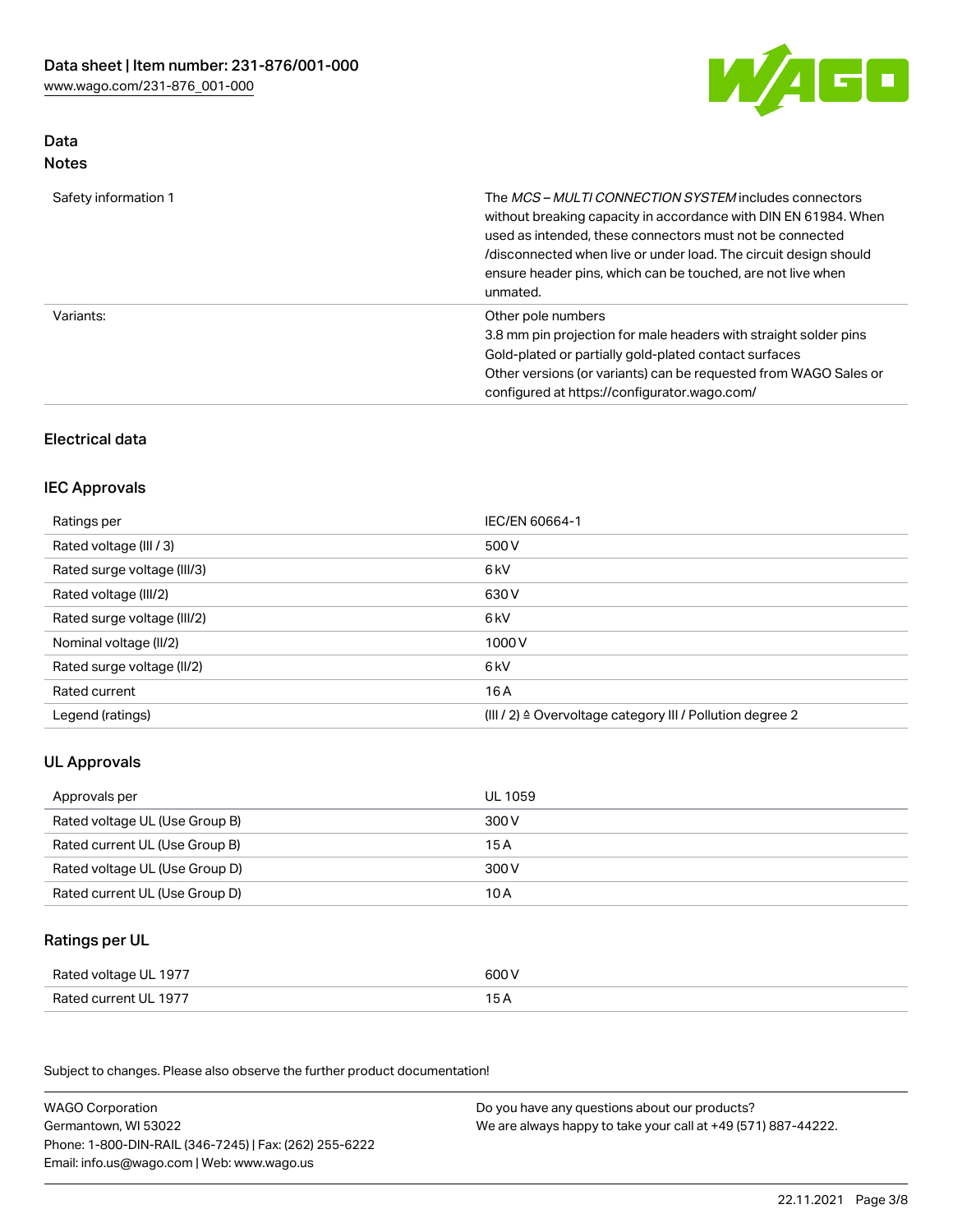

### CSA Approvals

| Approvals per                   | CSA   |
|---------------------------------|-------|
| Rated voltage CSA (Use Group B) | 300 V |
| Rated current CSA (Use Group B) | 15 A  |
| Rated voltage CSA (Use Group D) | 300 V |
| Rated current CSA (Use Group D) | 10 A  |

## Connection data

| Total number of potentials | 16. |
|----------------------------|-----|
| Number of connection types |     |
| Number of levels           |     |

#### Connection 1

| Number of poles |
|-----------------|
|-----------------|

## Physical data

| Pin spacing                          | 7.5 mm / 0.295 inch   |
|--------------------------------------|-----------------------|
| Width                                | 120.7 mm / 4.752 inch |
| Height                               | 12.2 mm / 0.48 inch   |
| Height from the surface              | 8.4 mm / 0.331 inch   |
| Depth                                | 12 mm / 0.472 inch    |
| Solder pin length                    | 3.8 <sub>mm</sub>     |
| Solder pin dimensions                | $1.2 \times 1.2$ mm   |
| Drilled hole diameter with tolerance | $17^{(+0.1)}$ mm      |

## Plug-in connection

| Contact type (pluggable connector) | Male connector/plug |
|------------------------------------|---------------------|
| Connector (connection type)        | for PCB             |
| Mismating protection               | No                  |
| Mating direction to the PCB        | 0°                  |
| Locking of plug-in connection      | Without             |

### PCB contact

| PCB Contact            |                                          |
|------------------------|------------------------------------------|
| Solder pin arrangement | over the entire male connector (in-line) |

Subject to changes. Please also observe the further product documentation!

| <b>WAGO Corporation</b>                                | Do you have any questions about our products?                 |
|--------------------------------------------------------|---------------------------------------------------------------|
| Germantown, WI 53022                                   | We are always happy to take your call at +49 (571) 887-44222. |
| Phone: 1-800-DIN-RAIL (346-7245)   Fax: (262) 255-6222 |                                                               |
| Email: info.us@wago.com   Web: www.wago.us             |                                                               |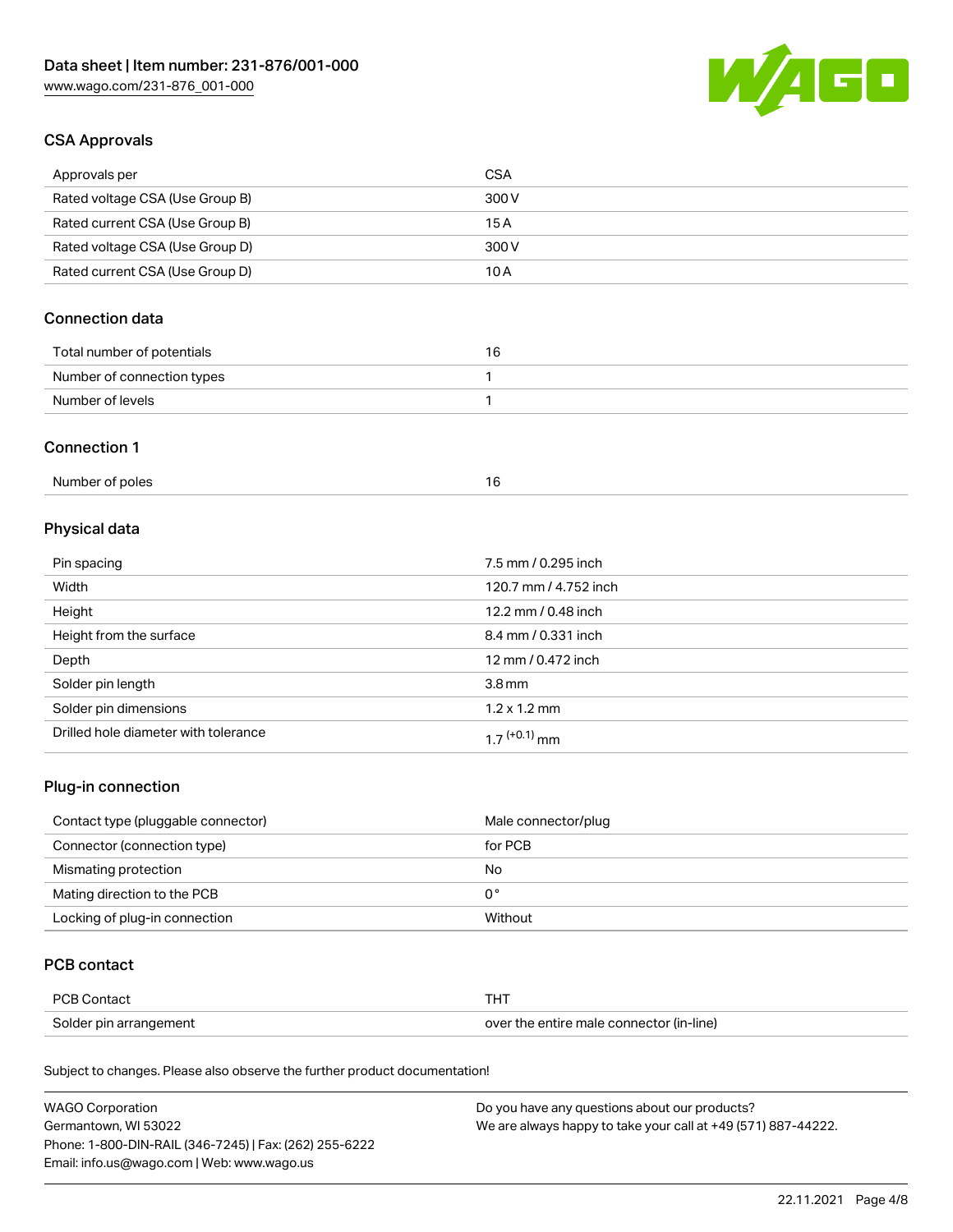

Number of solder pins per potential 1

#### Material data

| Color                       | gray                                   |
|-----------------------------|----------------------------------------|
| Material group              |                                        |
| Insulation material         | Polyamide (PA66)                       |
| Flammability class per UL94 | V <sub>0</sub>                         |
| Contact material            | Electrolytic copper (E <sub>Cu</sub> ) |
| Contact plating             | tin-plated                             |
| Fire load                   | $0.132$ MJ                             |
| Weight                      | 7.4g                                   |

#### Environmental requirements

Limit temperature range  $-60... +100$  °C

#### Commercial data

| Product Group         | 3 (Multi Conn. System) |
|-----------------------|------------------------|
| PU (SPU)              | 50 Stück               |
| Packaging type        | box                    |
| Country of origin     | PL                     |
| <b>GTIN</b>           | 4044918932356          |
| Customs tariff number | 85366990990            |

### Approvals / Certificates

#### Country specific Approvals

| Logo                | Approval                                            | <b>Additional Approval Text</b> | Certificate<br>name |
|---------------------|-----------------------------------------------------|---------------------------------|---------------------|
|                     | <b>CB</b><br><b>DEKRA Certification B.V.</b>        | IEC 61984                       | NL-39756            |
|                     | <b>CSA</b><br>DEKRA Certification B.V.              | C <sub>22.2</sub>               | 1466354             |
| EMA<br><b>INEUR</b> | <b>KEMA/KEUR</b><br><b>DEKRA Certification B.V.</b> | EN 61984                        | 2190761.01          |

Subject to changes. Please also observe the further product documentation!

| <b>WAGO Corporation</b>                                | Do you have any questions about our products?                 |
|--------------------------------------------------------|---------------------------------------------------------------|
| Germantown, WI 53022                                   | We are always happy to take your call at +49 (571) 887-44222. |
| Phone: 1-800-DIN-RAIL (346-7245)   Fax: (262) 255-6222 |                                                               |
| Email: info.us@wago.com   Web: www.wago.us             |                                                               |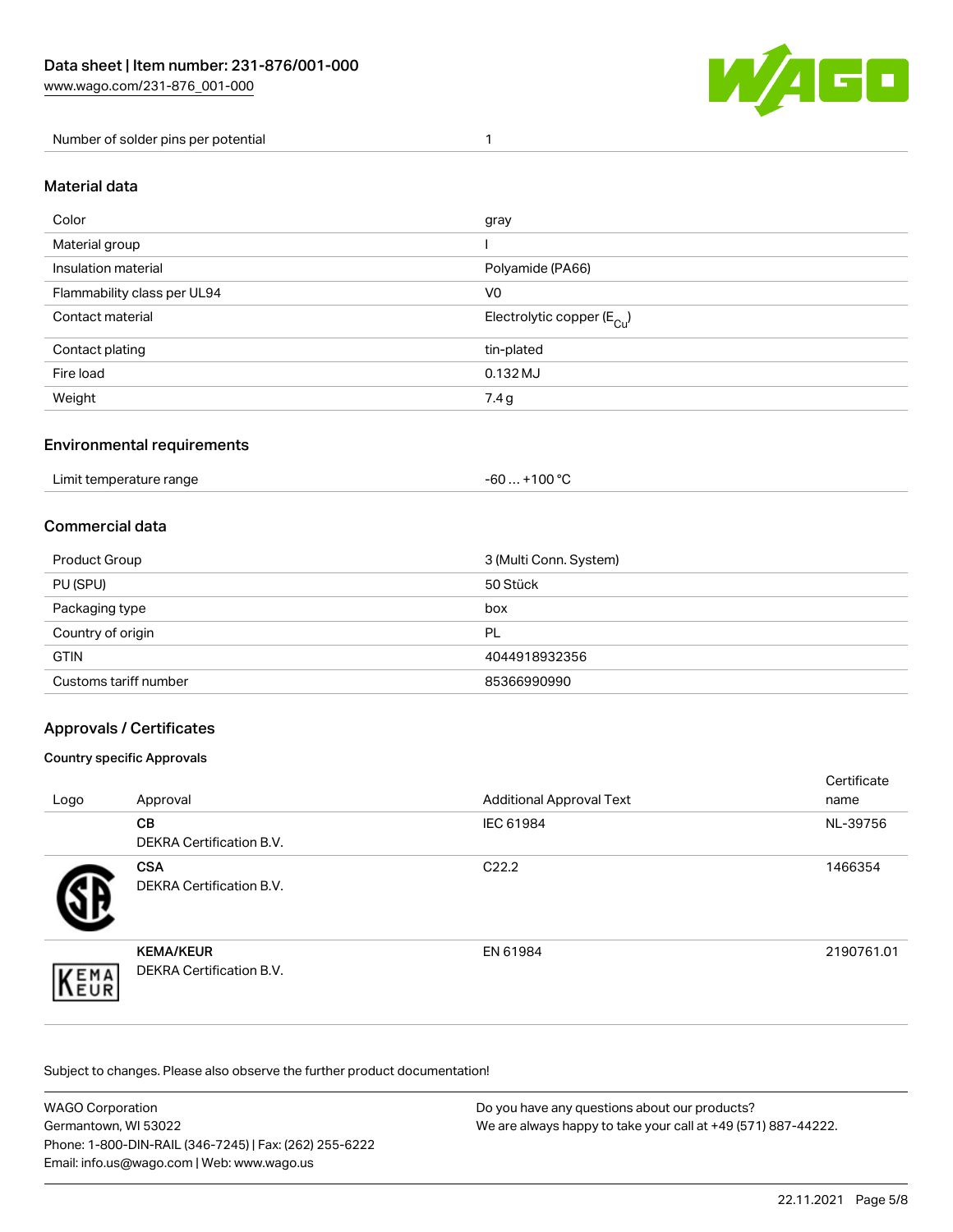

#### Ship Approvals

| Logo                     | Approval                                    | <b>Additional Approval Text</b> | Certificate<br>name                |
|--------------------------|---------------------------------------------|---------------------------------|------------------------------------|
| ABS                      | <b>ABS</b><br>American Bureau of Shipping   |                                 | $19 -$<br>HG1869876-<br><b>PDA</b> |
| <b>BUREAU</b><br>VERITAS | BV<br>Bureau Veritas S.A.                   | IEC 60998                       | 11915/D0<br><b>BV</b>              |
| <b>UL-Approvals</b>      |                                             |                                 |                                    |
| Logo                     | Approval                                    | <b>Additional Approval Text</b> | Certificate<br>name                |
|                          | <b>UR</b><br>Underwriters Laboratories Inc. | UL 1059                         | E45172                             |
|                          | <b>UR</b><br>Underwriters Laboratories Inc. | UL 1977                         | E45171                             |

#### Counterpart

| ltem no.231-216/026-000                                                          | www.wago.com/231-216/026-000 |
|----------------------------------------------------------------------------------|------------------------------|
| Female plug; 16-pole; 12 AWG max; pin spacing 7.5 mm; 1 conductor per pole; gray |                              |

### Optional accessories

#### Coding

| Intermediate plate                                                                                                                                                                                                                   |                                                                  |                      |  |
|--------------------------------------------------------------------------------------------------------------------------------------------------------------------------------------------------------------------------------------|------------------------------------------------------------------|----------------------|--|
|                                                                                                                                                                                                                                      | Item no.: 231-500<br>Spacer; for formation of groups; light gray | www.wago.com/231-500 |  |
| Coding                                                                                                                                                                                                                               |                                                                  |                      |  |
| <b>Contract Contract Contract Contract Contract Contract Contract Contract Contract Contract Contract Contract Contract Contract Contract Contract Contract Contract Contract Contract Contract Contract Contract Contract Contr</b> | Item no.: 231-130<br>Coding key; snap-on type; light gray        | www.wago.com/231-130 |  |

.<br>Subject to changes. Please also observe the further product documentation!

WAGO Corporation Germantown, WI 53022 Phone: 1-800-DIN-RAIL (346-7245) | Fax: (262) 255-6222 Email: info.us@wago.com | Web: www.wago.us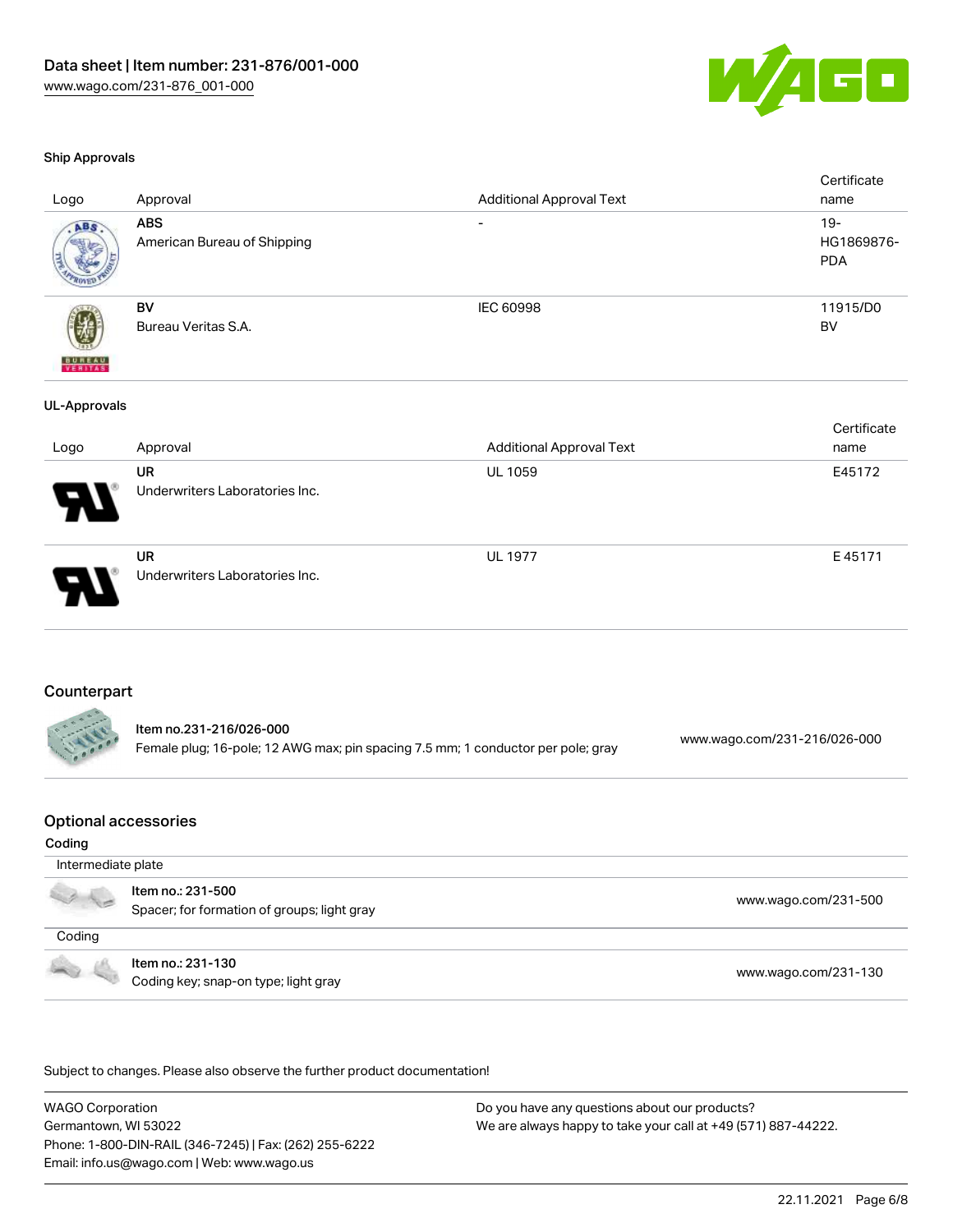

## **Downloads** Documentation

| <b>Additional Information</b><br>Technical explanations                                                                                                                | 2019 Apr 3 | pdf<br>2.0 MB | Download |
|------------------------------------------------------------------------------------------------------------------------------------------------------------------------|------------|---------------|----------|
|                                                                                                                                                                        |            |               |          |
| <b>CAD files</b>                                                                                                                                                       |            |               |          |
| CAD data                                                                                                                                                               |            |               |          |
| 2D/3D Models 231-876/001-000                                                                                                                                           |            | <b>URL</b>    | Download |
| <b>CAE</b> data                                                                                                                                                        |            |               |          |
| EPLAN Data Portal 231-876/001-000                                                                                                                                      |            | URL           | Download |
| ZUKEN Portal 231-876/001-000                                                                                                                                           |            | <b>URL</b>    | Download |
| EPLAN Data Portal 231-876/001-000                                                                                                                                      |            | URL           | Download |
| <b>PCB Design</b>                                                                                                                                                      |            |               |          |
| Symbol and Footprint 231-876/001-000                                                                                                                                   |            | <b>URL</b>    | Download |
| CAx data for your PCB design, consisting of "schematic symbols and PCB footprints",<br>allow easy integration of the WAGO component into your development environment. |            |               |          |
| Supported formats:                                                                                                                                                     |            |               |          |
| ш<br>Accel EDA 14 & 15                                                                                                                                                 |            |               |          |
| ш<br>Altium 6 to current version                                                                                                                                       |            |               |          |
| П<br>Cadence Allegro                                                                                                                                                   |            |               |          |
| ш<br>DesignSpark                                                                                                                                                       |            |               |          |
| Eagle Libraries                                                                                                                                                        |            |               |          |
| KiCad                                                                                                                                                                  |            |               |          |
| Ш<br>Mentor Graphics BoardStation                                                                                                                                      |            |               |          |
| П<br>Mentor Graphics Design Architect                                                                                                                                  |            |               |          |
| ш<br>Mentor Graphics Design Expedition 99 and 2000                                                                                                                     |            |               |          |
| ш<br>OrCAD 9.X PCB and Capture                                                                                                                                         |            |               |          |
| PADS PowerPCB 3, 3.5, 4.X, and 5.X                                                                                                                                     |            |               |          |
| ш<br>PADS PowerPCB and PowerLogic 3.0                                                                                                                                  |            |               |          |
| ш<br>PCAD 2000, 2001, 2002, 2004, and 2006                                                                                                                             |            |               |          |
| Subject to changes. Please also observe the further product documentation!                                                                                             |            |               |          |

WAGO Corporation Germantown, WI 53022 Phone: 1-800-DIN-RAIL (346-7245) | Fax: (262) 255-6222 Email: info.us@wago.com | Web: www.wago.us